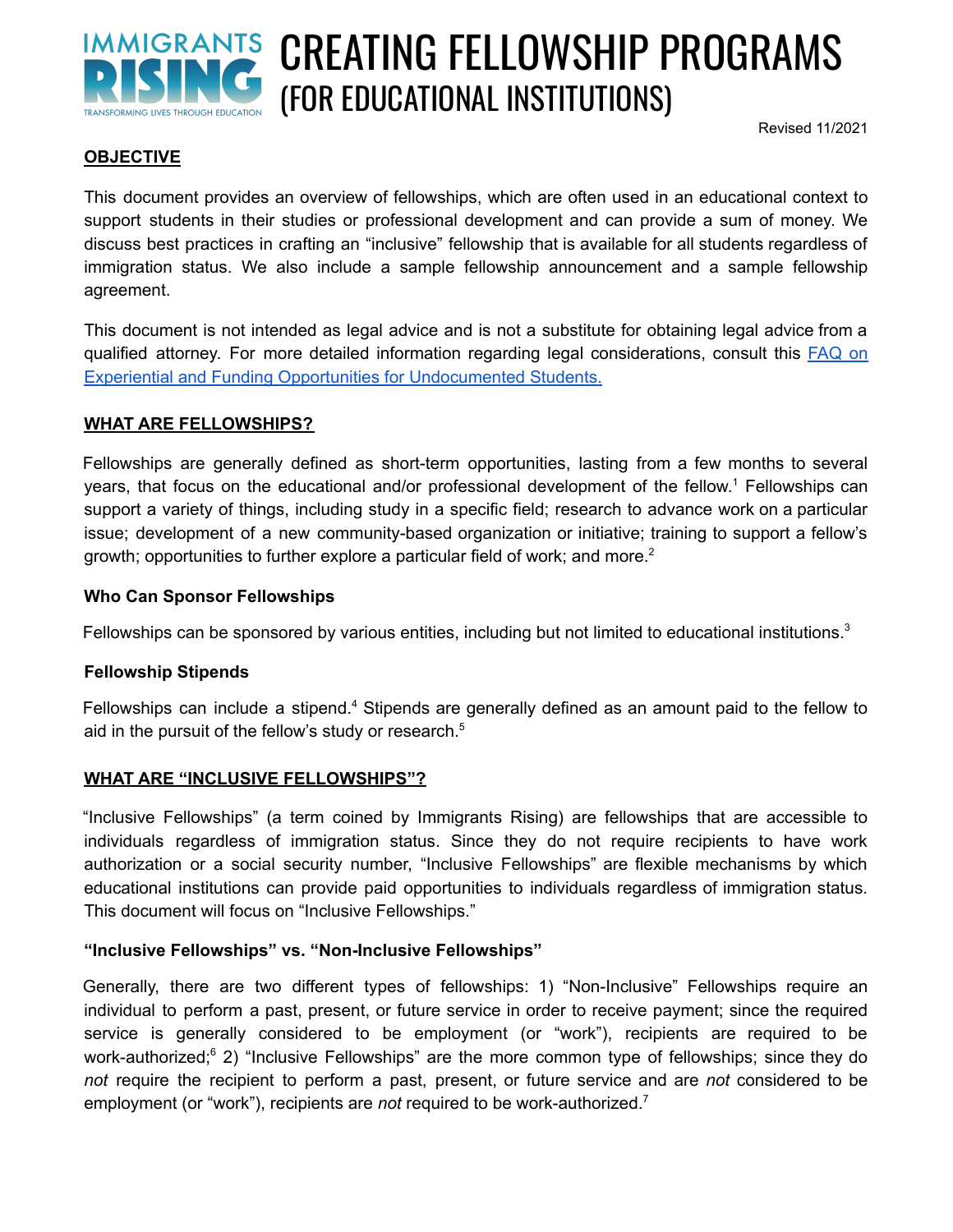# IMMIGRANTS CREATING FELLOWSHIP PROGRAMS (FOR EDUCATIONAL INSTITUTIONS) **TRANSFORMING LIVES THROUGH EDUCATION**

### **"Inclusive Fellowships" vs. Campus-Based Employment**

"Inclusive Fellowships" are not the same as campus-based employment opportunities. Campus-based employment (e.g. work study positions, student assistants, lab aides, etc.) is limited to individuals with work authorization and, therefore, is not accessible to immigrants without legal status.<sup>8</sup> Conversely, "Inclusive Fellowships" can be created to be accessible to individuals regardless of work authorization and, therefore, individuals regardless of legal status.

### **GUIDELINES FOR DESIGNING "INCLUSIVE" FELLOWSHIPS**

In designing "**Inclusive Fellowships"** that are available to all individuals regardless of their immigration status, the general recommendation is to adhere to the following guidelines:

- Grantors should provide fellows with training, hands-on/experiential learning, professional development, and/or networking. 9
- The relationship between fellows/grantors should resemble a trainee/trainor or advisee/advisor; it should not resemble an employee/employer relationship (e.g. grantors should not set work hours or require work be done in a specific and highly supervised way, etc.).<sup>10</sup>
- If fellowships have a study or research component, the primary purpose of that study or research must be to benefit the fellow's education, professional growth or training ; the primary purpose of the study or research should not be to benefit the grantor.<sup>11</sup>
- Grantors can offer stipends to fellows as long as the stipends are not considered wages (i.e. stipends should not be offered for past, present or future work or service). These non-wage stipends do not need to be reported to the IRS on any form (including Form 1099) and fellows do not need to provide grantors with a W-9. 12

# **STEP-BY-STEP GUIDE TO CREATING AN "INCLUSIVE FELLOWSHIP"**

#### **1. Draft Fellowship Description**

Draft a Fellowship Description that includes the primary purpose, scope and specific details. Follow the "Guidelines to Designing 'Inclusive Fellowships'" (above) to make sure your fellowship is available to all individuals regardless of their immigration status.

#### **2. Get Stakeholders on Board**

Share the fellowship description with campus stakeholders in order to solicit feedback, define areas of responsibility, manage expectations, and get everyone on board. Stakeholders might include faculty, representatives from human resources, student affairs, financial aid, and student leaders.

**3. Finalize Fellowship Description** based upon stakeholder input.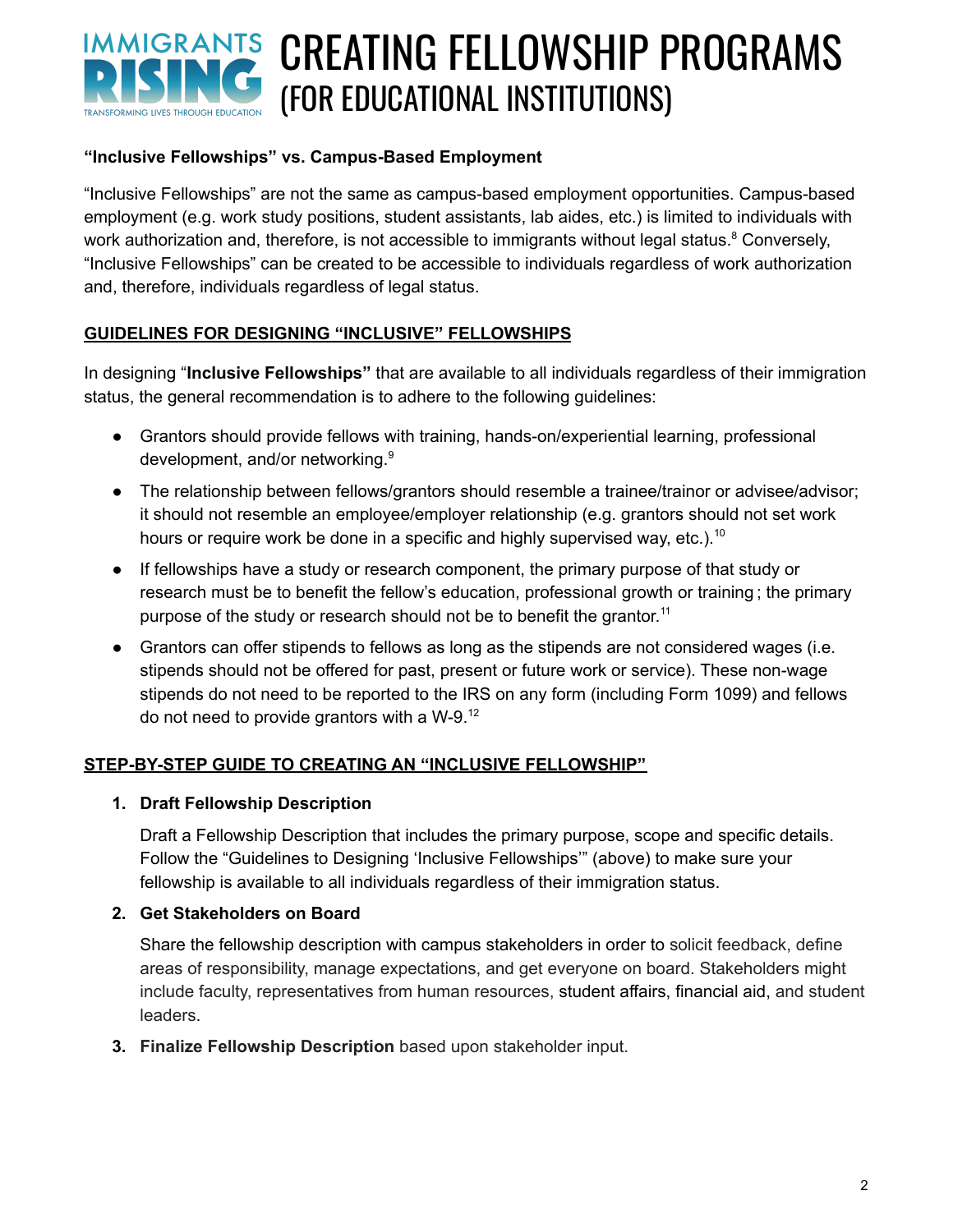

### **4. Create Fellowship Application Process**

Fellows should be selected in an open, competitive process. We recommend defining clear eligibility criteria and an application timeline and process. We also recommend creating a written application to determine applicants' eligibility and solicit information about their academic background and career goals.

### **5. Draft and Publicize Fellowship Announcement**

Create a Fellowship Announcement, which will explain the fellowship and invite interested individuals to apply for the fellowship. The announcement should include the following: fellowship overview (e.g. terms of the fellowship, duration,); stipend amount; eligibility requirements; and logistical information (e.g. application deadline, application submission process, point of contact). See Appendix A for a Sample Fellowship Announcement. Begin publicizing the fellowship.

#### **6. Undertake Fellowship Selection Process**

Review all written application submissions to determine eligibility. Follow-up interviews may provide additional clarity about applicants' interest and availability. Select the fellow(s) that are the best fit for the fellowship program (e.g. benefit to fellows, availability, etc.).

#### **7. Draft Fellowship Agreement**

You should draft a formal Fellowship Agreement as notification of acceptance into the fellowship program and agreement of the fellowship terms. The Fellowship Agreement should include the following: fellow name and contact information; notification of acceptance; benefits to the fellows, fellowship terms (e.g. what type of engagement the fellow can expect to have); and clarification that this is not employment. It should be signed by the fellow, supervisor, and any other grantor representative who is responsible for the fellowship. See Appendix B for a Sample Fellowship Agreement.

#### **8. Review Fellowship Agreement with Fellow(s).**

Make sure to go over the Fellowship Agreement individually with each fellow you are accepting into the fellowship program. Answer any questions and be sure they understand all elements of the agreement.

#### **9. Sign the Fellowship Agreement**

Once all questions have been answered and the fellow understands all elements of the fellowship, all parties should sign and keep a copy of the agreement.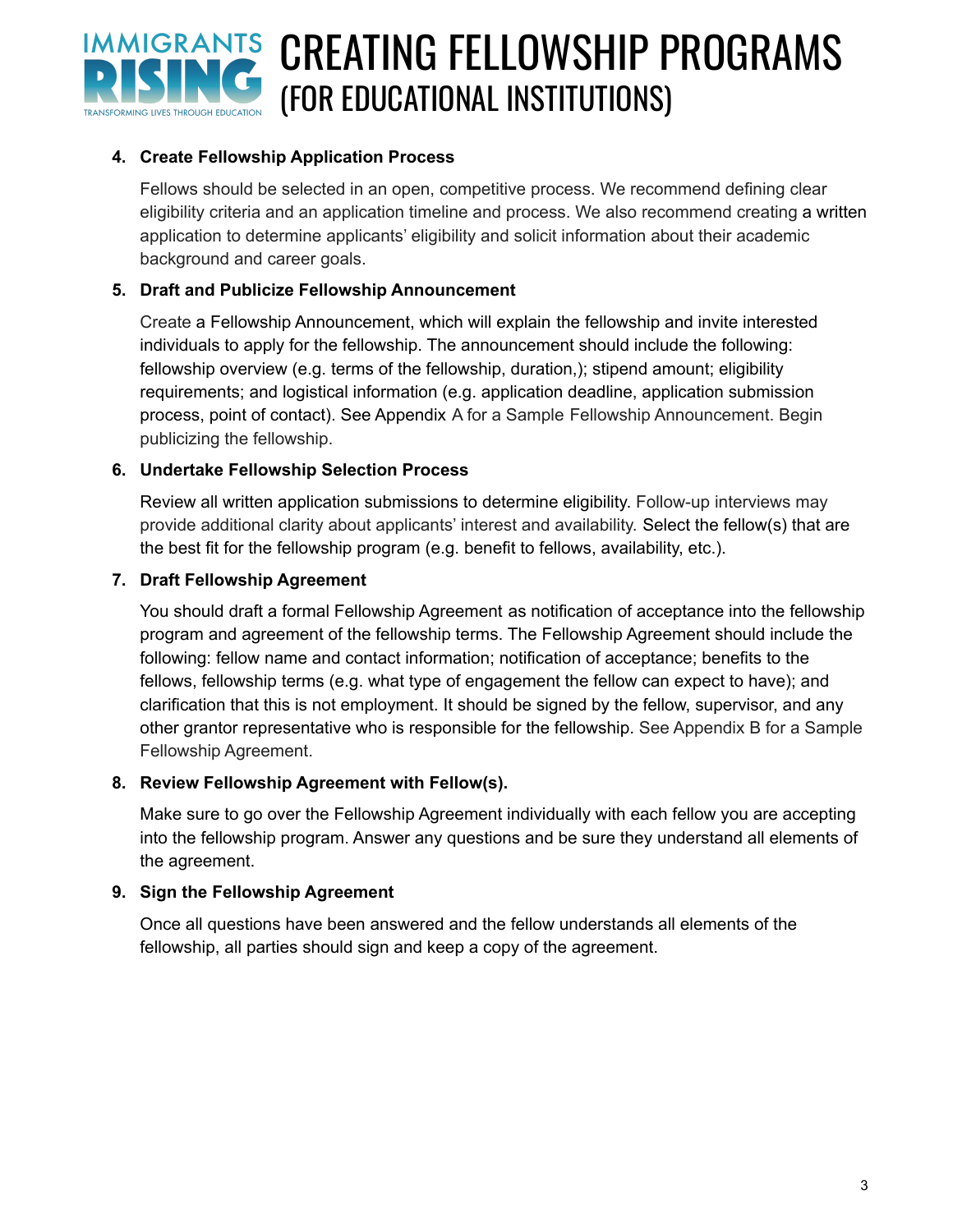# IMMIGRANTS CREATING FELLOWSHIP PROGRAMS (FOR EDUCATIONAL INSTITUTIONS)

# **APPENDIX A: SAMPLE FELLOWSHIP ANNOUNCEMENT**

This sample can be used as a starting point for your Fellowship Announcement. Make sure to change the content so that the language reflects the fellowship that is being offered.

*Introduction: New American University is offering the Success Fellowship, a fellowship for Academic Year 2019-2020 that provides hands-on/experiential learning, professional development, and networking for students from diverse backgrounds. The fellowship includes a yearly stipend of \$6,750.*

*Application Deadline: June 28, 2019*

*Stipend Amount: Stipend of \$6,750 for Academic Year 2019-2020 (\$2,250 per quarter). This stipend is contingent upon the successful completion of the fellowship program.*

*Application Submission Process: Students must complete the application form and email it, along with a resume and a one-page cover letter explaining their interest, to Ms. Jane Doe, the Fellowship Director of New American University, at janedoe@newamericanuniversity.edu.*

*Eligibility: Students must: (1) have demonstrated interest in their field of study/research; (2) be in good academic standing; and (3) come from a diverse background (e.g. race/ethnicity, sexual orientation, immigration status, national origin, etc.)*

*Fellowship Description*: *Success Fellows will:*

- *● Participate in a hands-on/experiential learning project in their field of study/research (10 to 15 hours per week)*
- *● Submit bi-monthly reflections on their learning project*
- *● Be matched with a faculty/staff mentor in their field of study/research who will review bi-monthly reflections and provide ongoing feedback on learning project*
- *● Participate in monthly leadership and professional development training seminars*
- *● Be part of cohort of other fellows*

*If you have any questions, please contact Ms. Jane Doe, the Fellowship Director of New American University, at janedoe@newamericanuniversity.edu*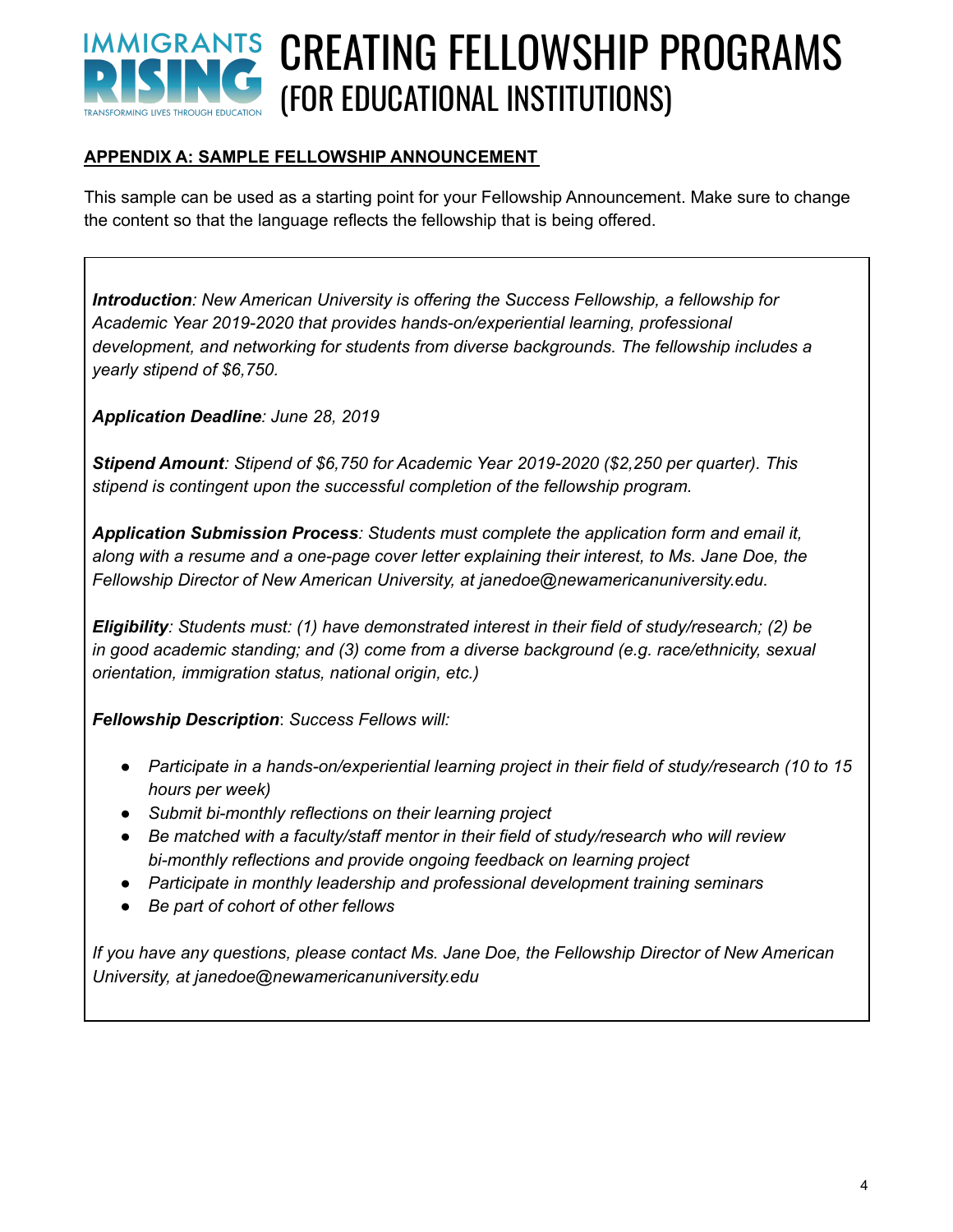# IMMIGRANTS CREATING FELLOWSHIP PROGRAMS (FOR EDUCATIONAL INSTITUTIONS)

# **APPENDIX B: SAMPLE FELLOWSHIP AGREEMENT**

This sample can be used as a starting point for your Sample Fellowship Agreement. Make sure to change each of the specific content areas so that the language reflects the actual fellowship that is being offered.

*Dear John Doe:*

*We are pleased to sponsor you as a fellow at New American University, reporting to Fellowship Director of New American University, Ms. Jane Doe. If you accept this offer, you will begin your fellowship with New American University on September 1, 2019 and will be expected to be engaged ten to fifteen hours per week.*

*Your fellowship is expected to end on May 31, 2020. However, your fellowship with New American University is "at-will," which means that either you or New American University may terminate your fellowship at any time, with or without cause and with or without advance notice.*

*Your fellowship will consist of the following:*

*1) Participation in a hands-on/experiential learning project in your field of study/research (10 to 15 hours per week)*

*2) Completing bi-monthly reflections on your learning project to your faculty/staff mentor*

*3) Monthly meeting with your faculty/staff mentor to receive ongoing feedback on your learning project (meeting times/dates to be determined with your mentor)*

*4) Attendance in monthly leadership and professional development training seminars (no more than 2 absences permitted)*

*5) Participation in cohort of other fellows*

*Through participating in this fellowship, you will benefit in the following ways:*

- *● Receive hands-on/experiential learning*
- *● Be mentored in your field of study/research*
- *● Receive leadership and professional development training.*
- *● Sharpen communication skills, time-management, and interpersonal skills*
- *● A \$9,000 stipend to support participation in the program. The stipend will be disbursed in quarterly installments of \$2,250 upon successful completion of fellowship requirements and responsibilities, as evaluated by the Fellowship Director.*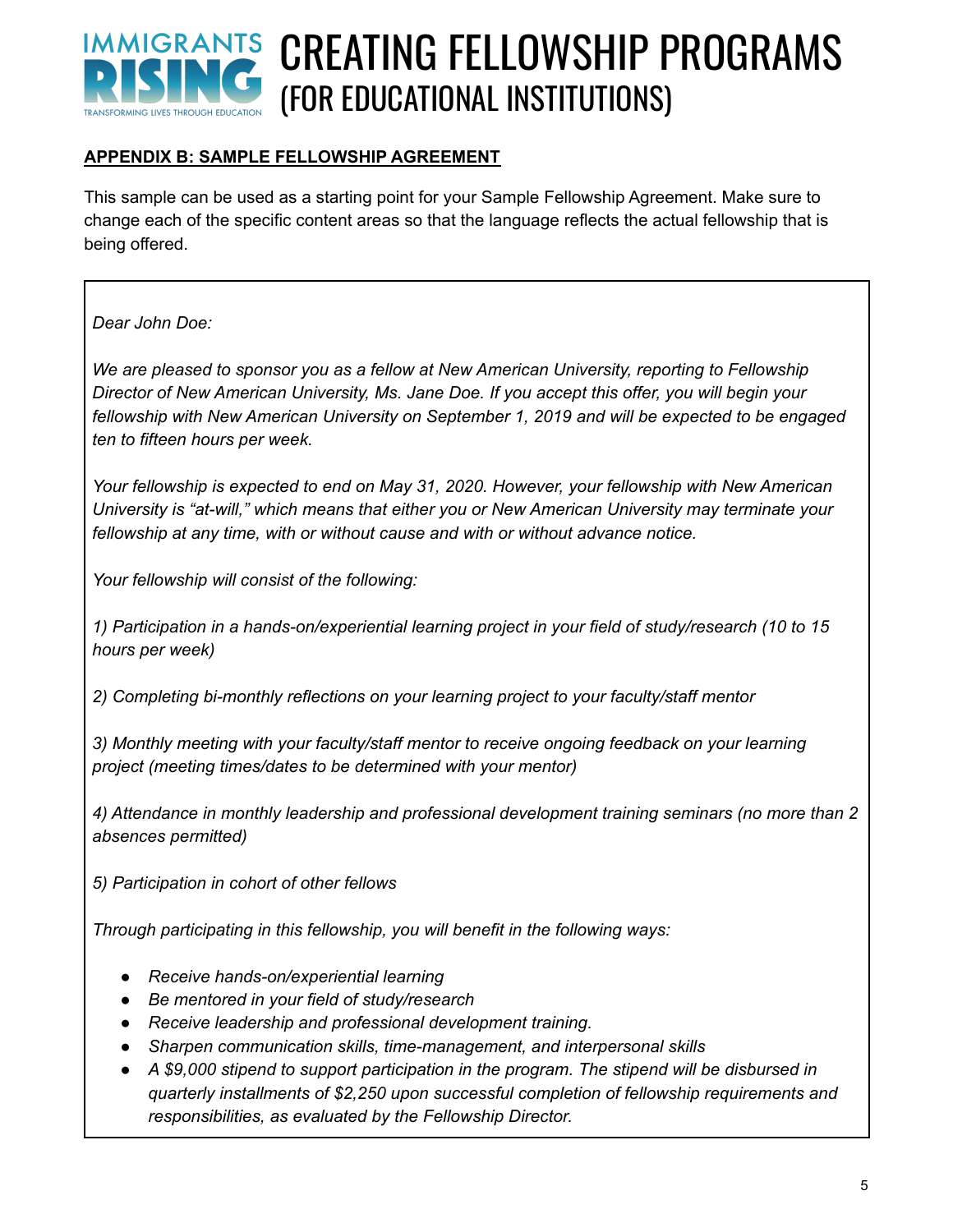

# IMMIGRANTS CREATING FELLOWSHIP PROGRAMS (FOR EDUCATIONAL INSTITUTIONS)

*As part of this fellowship, New American University is not liable for injury sustained or health conditions that may arise for you while participating in this fellowship. In addition, since this fellowship is not considered to be employment, you will not receive any of the employee benefits that regular New American University employees receive, including, but not limited to, health insurance, vacation* or sick pay, paid holidays, or participation in the 401(k) plan. You will receive your fellowship stipends *directly from New American University. Fellowship stipends are not reported on a year-end tax form* (either W-2 or Form 1099), but you may still be required to self-report them on IRS Form 1040 and *may need to make estimated tax payments directly to the IRS. Please check with your tax accountant regarding the need to make estimated tax payments.*

*By accepting this offer, you agree that throughout your fellowship you will observe all policies and practices governing the conduct of New American University, including our policies prohibiting discrimination and harassment. This letter sets forth the complete offer we are extending to you, and supersedes and replaces any prior inconsistent statements or discussions. It may be changed only by a subsequent written agreement.*

Please indicate your acceptance of this offer by signing below and returning it to Ms. Jane Doe, the *Fellowship Director of New American University, at [janedoe@newamericanuniversity.edu.](mailto:janedoe@newamericanuniversity.edu) If you have any questions, do not hesitate to contact me.*

*Best,*

*Ms. Jane Doe, Fellowship Director of New American University.*

I accept the fellowship with New American University on the terms and conditions set out in this letter.

*\_\_\_\_\_\_\_\_\_\_\_\_\_\_\_\_\_\_\_\_\_\_\_\_\_\_\_\_\_\_\_\_\_\_\_\_\_\_\_\_\_\_\_\_\_\_\_ Date: \_\_\_\_\_\_\_\_\_\_\_\_\_\_\_\_\_*

*Fellow Signature*

*\_\_\_\_\_\_\_\_\_\_\_\_\_\_\_\_\_\_\_\_\_\_\_\_\_\_\_\_\_\_\_\_\_\_\_\_\_\_\_\_\_\_\_\_\_\_\_ Date: \_\_\_\_\_\_\_\_\_\_\_\_\_\_\_\_\_*

*Jane Doe, Fellowship Director of New American University*